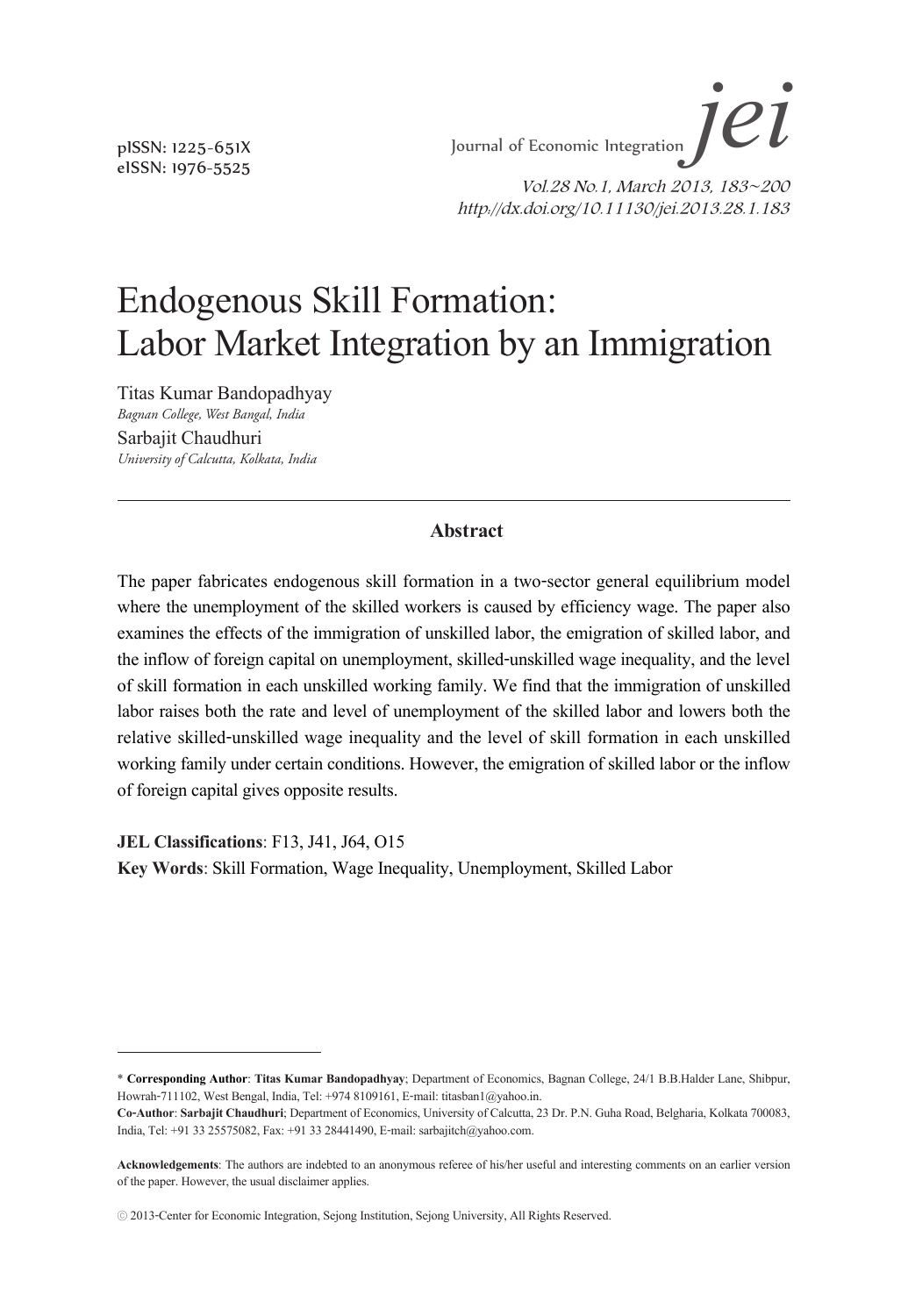**jei** Vol.28 No.1, March 2013, 183–200 Titas Kumar Bandopadhyay and Sarbajit Chaudhuri<br>http://dx.doi.org/10.11130/jei.2013.28.1.183 http://dx.doi.org/10.11130/jei.2013.28.1.183

# **I. Introduction**

Empirical studies show that the informal sector has been growing in the developing coun- tries in the post reform period. However, the expanding informal sector has not been able to absorb the huge number of retrenched workers from the formal sector. As a result, the level of unemployment has been rising in many developing economies. The existence of unemploy- ment may be explained in terms of efficiency wage theories. One version of efficiency wage theory is based on the work of Shapiro and Stiglitz (1984) where the efficiency of a worker is positively related to both the wage rate and the unemployment rate.

The liberalized economic policies have affected the welfare of the informal sector workers. Empirical studies of Khan (1998) and Tendulkar *et al*. (1996) point out the deterioration of the informal sector's wage earnings in India in the post reform period. Leite *et al*. (2006) have shown a significant decrease in average real wage for the informal sector workers in South Africa during 2000~2004.

The vast theoretical literature on the informal sector has not adequately addressed this is-<br>sue. An important exception is Marjit (2003) who has shown that trade liberalization may raise the informal sector wage rate under some reasonable conditions and the positive effects on the informal wage would be strong if capital is mobile between formal and informal sectors.

Another important effect of economic reform is on the skilled-unskilled wage inequality in the developing economies. Empirical studies strongly suggest that the skilled - unskilled wage gap has increased in many developing economies in the post reform period. The stud-<br>ies of Robbins (1994 a, b; 1995 a, b; 1996 a, b) and Wood (1997) have shown that such wage inequality has downward trends in the East Asian countries, while in the Latin American coun- tries like Mexico, Chile, Costa Rica, and Columbia it has increased in the post reform period. The study of Khan (1998) and Tendulkar *et al*. (1996) have also found the increased wage inequality in many developing economies. The empirical literature have identified three factors that are mainly responsible for the growing wage gap in the Latin American countries: removal of tariff from the unskilled labor intensive sector, growth of foreign direct investment, and de- cline in the union strength of unskilled workers.

Theoretically, the falling wage gap in the post reform period has been explained in the work of Feenstra and Hanson (1996), Marjit *et al*. (2000), Marjit *et al*. (2004), Marjit and Acharyya (2003), Chaudhuri and Yabuuchi (2007), and Yabuuchi and Chaudhuri (2007). Feenstra and Hanson (1996) have shown that an-inflow of foreign capital has led to the increased produc- tion of skilled intensive commodities in Mexico, thereby causing a falling demand for unskilled labor. Marjit *et al*. (2004) have shown that the nature of capital mobility between the formal and the informal sectors, the diverse trade pattern, and the market fragmentation in the world trade may adversely affect the skilled–unskilled wage gap in many developing economies.

Empirically, we also find the large scale emigration of skilled workers from the developing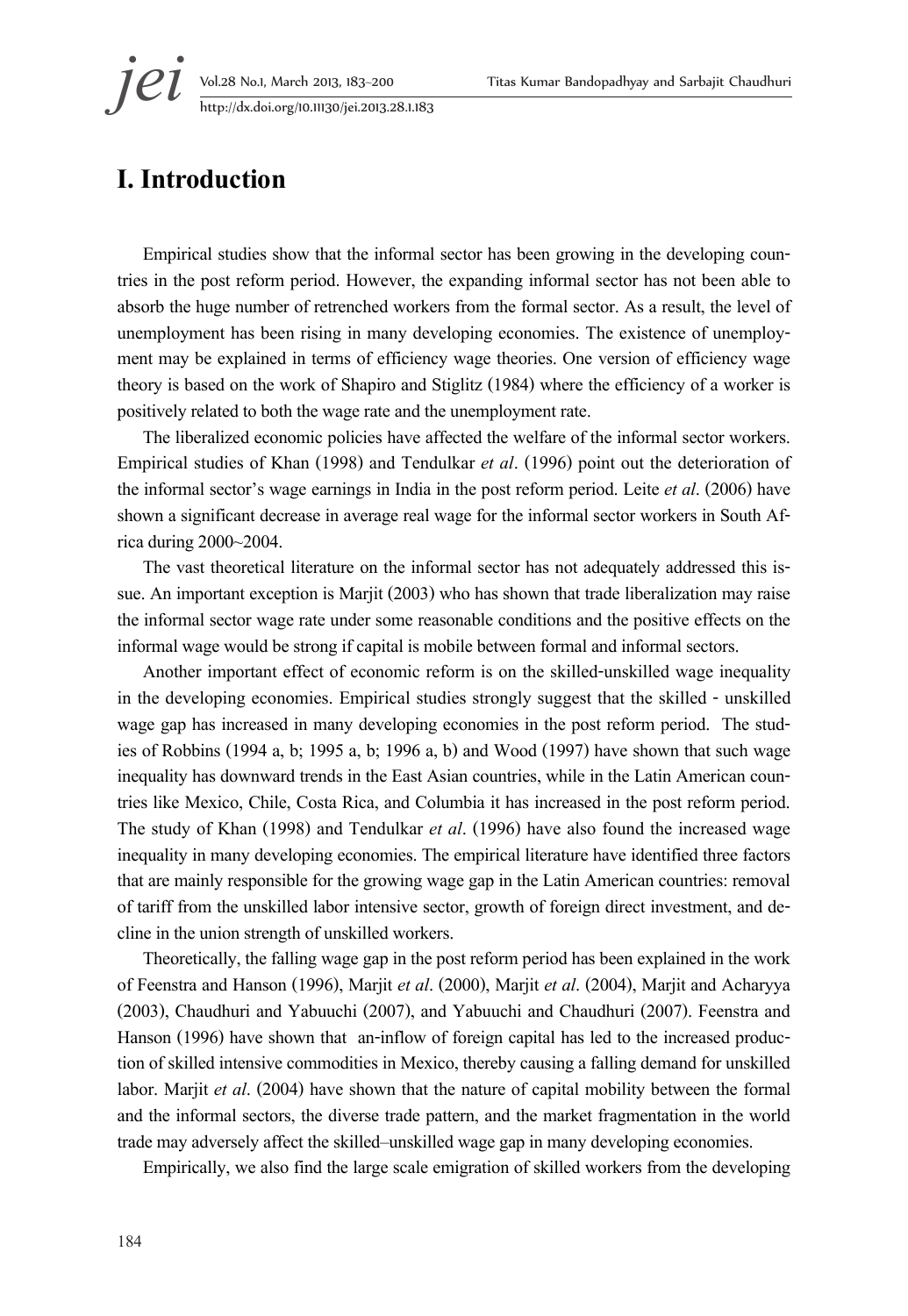countries and this is expected to produce significant effects on unemployment, wage inequality, and skill formation. However, researchers have paid very little attention to this aspect. Exceptions are the papers of Marjit and Kar (2005), Beladi *et al.* (2008), and Chaudhuri (2008). Marjit and Kar (2005) have shown t than that of the unskilled sector. Beladi *et al*. (2008) have examined the impact of international mobility of different factors of production on the relative wage inequality. However, the un- employment of the skilled labor and endogenous skill formation have not been taken care of in their models. Chaudhuri (2008) has shown that an emigration of skilled labor and an inflow of foreign capital may reduce wage inequality and unemployment if the low-skill urban sector is capital intensive. However, this paper has not considered endogenous skill formation.

The present paper develops a two sector general equilibrium model by incorporating efficiency wage and endogenous skill formation. Two types of labor are considered here: skilled and unskilled labor. The process of skill formation is generated on the part of the unskilled working families who determine the supply of unskilled workers on the basis of intertemporal utility maximization. The skilled workers get efficiency wage that causes unemployment in this model. Our theoretical analysis gives some interesting results. For instance, the immigration of unskilled labor raises the level and the rate of unemployment of the skilled labor and lowers the skilled–unskilled wage inequality and the level of skill formation in each unskilled working family. Meanwhile, the emigration of skilled labor or the inflow of foreign capital gives the opposite results.

## **II. The Model**

We consider a small open economy consisting of  $\overline{L}$  and  $\overline{S}$  numbers of unskilled and skilled working families, respectively. In each working family, both skilled and unskilled, there are *N* numbers of members. There are provisions for skill formation on the part of the unskilled workers. Each unskilled working family sends *L* number of members for skill formation while the remaining  $(N - L)$  members work as unskilled labor in Period 1. In Period 2, L members become skilled labor while the remaining  $(N - L)$  members continue to work as unskilled labor. We assume that there is a separate capitalist class who are the owners of capital and they do not supply any labor. On the other hand, skill formation on the part of skilled family mem- bers does not arise.

Our small open economy consists of two sectors: low-skill informal sector<sup>1</sup> (Sector 1) and

 $1$ <sup>1</sup> The unskilled labor market in a developing economy is imperfect and there is formal-informal sector segmentation. In the formal sector unskilled workers are organized and receive a higher unionized wage than what their counterparts receive in the informal sector of the economy. The unskilled workers who are unable to get employment in the formal sector are automatically absorbed in the informal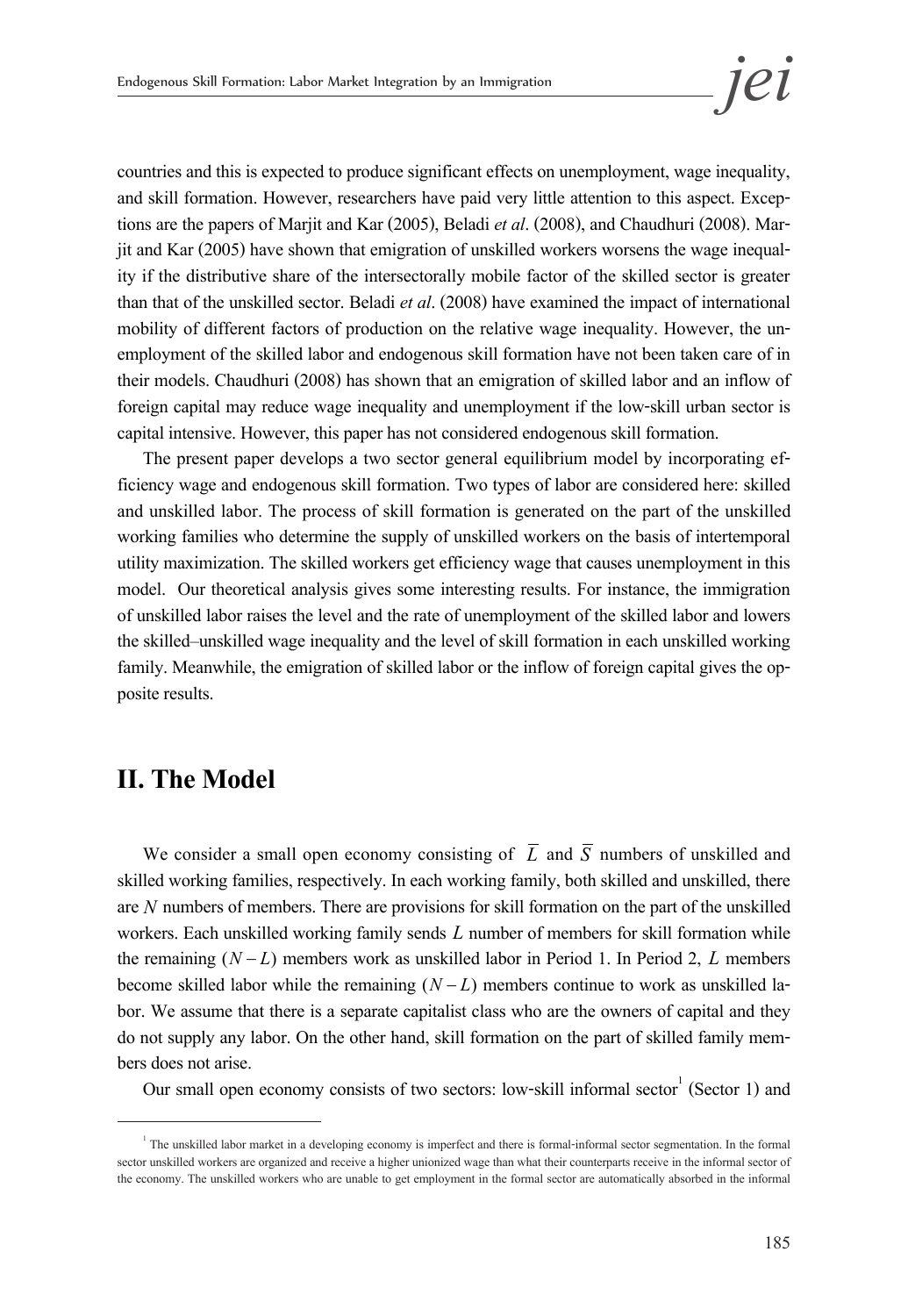high-skill sector (Sector 2). Sector 1 produces an agricultural commodity,  $X_1$ , using unskilled labour (*L*) and capital (*K*). Sector 2 produces a high-skill commodity,  $X_2$ , with the help of skilled labor (*S*) and capital. Thus, unskilled labor is specific to Sector 1 while skilled labor is a specific input in Sector 2. However, capital is perfectly mobile between the two sectors. Skilled workers in Sector 2 receive the efficiency wage and this gives rise to the unemployment of skilled labor in the economy. On the contrary, the unskilled wage  $(W)$  is completely flex-<br>ible to clear the unskilled labor market. Thus, there is no unemployment of unskilled labor in the economy.<sup>2</sup> Capital is also fully utilized. The capital endowment of the economy consists of both domestic capital  $(K<sub>n</sub>)$  and foreign capital  $(K<sub>n</sub>)$  and these are perfect substitutes. Commodity prices,  $P_{.}$  are given by the small open economy assumption. Competitive markets, except the market for skilled labor, and CRS technologies with diminishing marginal productivities of input are assumed. Finally, Commodity 1 is taken to be numeraire.

The following notations are used in the model:  $X_1$  = level of output produced in Sector 1;  $X_2$  = level of output produced in Sector 2;  $a_{ji}$  = amount of the jth input required to produce one unit of the *i* th commodity;  $\beta$  = time discount factor;  $L_i$  = level of employment in *i* th sector;  $P_1 = 1$  (commodity 1 is the numeraire);  $P_2$  = world price of commodity 2;  $W =$  unskilled wage rate;  $W_s$  = skilled wage rate;  $W_s^*$  = expected skilled wage rate;  $w_g$  = percentage rate of expected wage gain;  $r =$  rate of return on capital;  $L =$  level of skill formation in each unskilled working family;  $\overline{S}$  = level of skilled workers;  $l_s$  = supply of unskilled labor by each unskilled working family;  $L_s$  = aggregate supply of unskilled labor in the economy;  $U$  = rate of skilled unemployment;  $h =$  efficiency of each skilled labor;  $h_1$ ,  $h_2 =$  first partials of the efficiency function with respect to  $W_s$ ,  $U$ ;  $h_{11}$ ,  $h_{12}$  = second partials with respect to  $W_s$ ,  $U$ ;  $\omega$  = unit cost of skilled labour;  $\varepsilon_1$ = elasticity of  $h(.)$  function with respect to  $W_s$ ;  $\varepsilon_2$ = elasticity of  $h(.)$  function with respect to  $U$ ;  $\varepsilon_{11}$ = elasticity of  $h_1(.)$  with respect to  $W_s$ ;  $K$  = total stock of capital in the economy;  $K_p$  = stock of domestic capital in the economy;  $K_p$  = inflow of foreign capital in the economy;  $\mu$ = level of skilled unemployment;  $\wedge$  = proportional change; *C<sub>i</sub>* =level of family consumption in the *i* th period; *V* =level of utility enjoyed by each unskilled working family;  $\theta_{ii}$  = distributive share of the *j* th input in the *i* th sector, *i* =1, 2; *j* = *L*, *K*, *S*;  $\lambda_{ii}$  = proportion of the *j* th input employed in the *i* th sector,  $i = 1, 2$ ;  $j = L, K, S$ ;  $S_{jk}$ <sup>*i*</sup> = the degree of substitution between factors *j* and *k* in the *i* th sector,  $i = 1, 2$  with  $S_{jk}^i > 0$  for  $j \neq k$  and  $S_{jj}^i < 0$ ;

sector. We, however, do not include a low-skill formal sector in our model as its inclusion cannot affect our main results in a meaningful way.

 $2$  In reality, the informal sector and open unemployment of unskilled labour coexist. This happens if the informal sector unskilled wage is also rigid in the downward direction. However, we do not consider unemployment of unskilled labour because in an economy the possibility of being unemployed also rises with increasing education and skills. In the case of India, NSSO surveys conducted over the years show that the unemployment rate among those educated above the secondary level was higher, in both rural and urban areas, than those with lesser educational attainments. The NSSO 61st Round report, *Employment and Unemployment Situation in India 2004- 05*, attributes this to the fact that "the job seekers become gradually more and more choosers as their educational level increases." Serneels (2007) also has found that in Ethiopia unemployment is concentrated among relatively well-educated first time job seekers who come from the middle classes.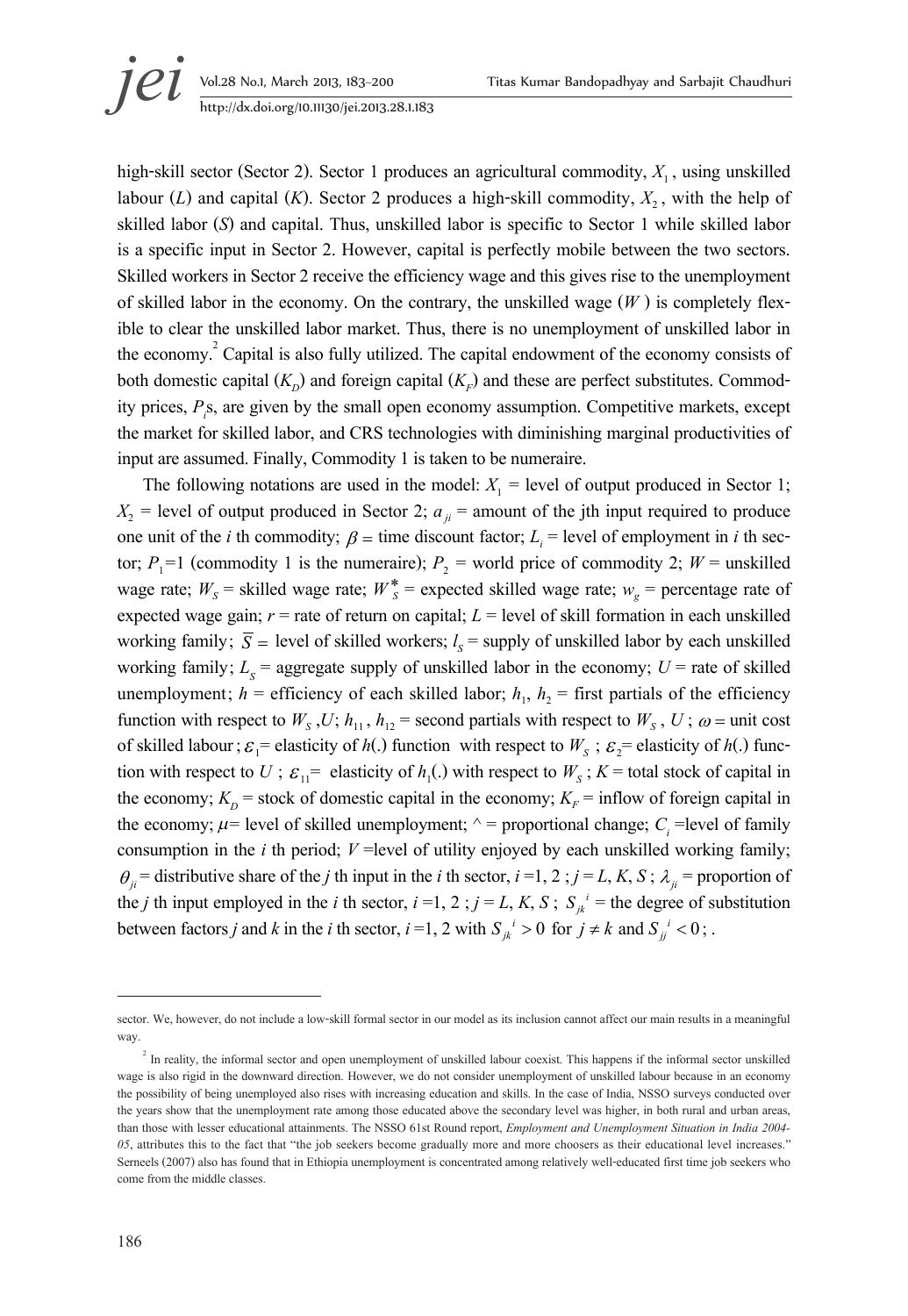

#### **A. Household behavior of unskilled working families and Derivation of family supply function of unskilled labor**

The supply function of unskilled labor by each working family is determined from its in- tertemporal utility maximizing behavior. We consider a two period optimizing problem of the representative unskilled working family consisting of *N* members. *L* is the number of unskilled workers that go for skill formation and they earn zero income in Period 1. However, in Period 2 they earn the expected skilled wage  $(1-U)W<sub>s</sub>$  while  $(N - L)$  number of unskilled workers earns the unskilled wage *W* in both the periods. In the presence of positive return to skill formation, the expected skilled wage  $(1-U)W_s$  is not at least less than  $W^3$ .

We assume that each unskilled working family cares only about lifetime family consumption. The utility is therefore a function of consumption levels in the two periods (1 and 2). For algebraic simplicity we assume a logarithmic utility function with unitary intertemporal elastic- ity of substitution.

$$
V = \log C_1 + \beta \log C_2 \tag{1}
$$

*V* = log *C*<sub>1</sub> + *β* log *C*<sub>2</sub> (1)  $\overline{C_1}$  (1) consists of wage income of (*N* - *L*) number of family members that do not go for skill formation. Thus,

$$
C_1 = W(N - L) \tag{2}
$$

The second period's consumption  $(C_2)$  can be thought of as the sum of expected skilled wage of *L* members of the family who have been upgraded as skilled labor by that time and unskilled wage of  $(N - L)$  members who worked in Period 1 as unskilled labor.

$$
C_2 = W(N - L) + (1 - U)W_s L \tag{3}
$$

We assume that the only cost of skill formation is the opportunity cost in terms of forgone unskilled wage income of  $L$  members of the family.<sup>4</sup>

The unskilled working family maximizes the lifetime utility (Equation 1) with respect to *L*  and subject to Equations 2 and 3. Maximization gives the following first-order condition.<sup>5</sup>

$$
\beta \left[ \frac{(1-U)W_s - W}{W(N-L) + (1-U)W_sL} \right] = \frac{1}{(N-L)}
$$
\n(4)

<sup>&</sup>lt;sup>3</sup> This is because otherwise no one would be interested in skill formation.

<sup>4</sup> One can incorporate direct costs without affecting the qualitative results of the model.

<sup>&</sup>lt;sup>5</sup> The second-order condition of maximization is automatically satisfied as  $\left(\frac{d^2v}{dt^2}\right) = -\frac{(1-\beta)}{\beta(N-L)^2} < 0$ ,  $\left(\because 0 < \beta < 1\right)$  $\left(\frac{d^2V}{dL^2}\right) = -\frac{(1-\beta)}{\beta(N-L)^2} < 0, \ (\because 0 < \beta < 1)$  $\left(\frac{d^2V}{dt^2}\right) = -\frac{(1-\beta)}{\beta(N-L)^2} < 0, \; (\because 0 < \beta < 1)$ .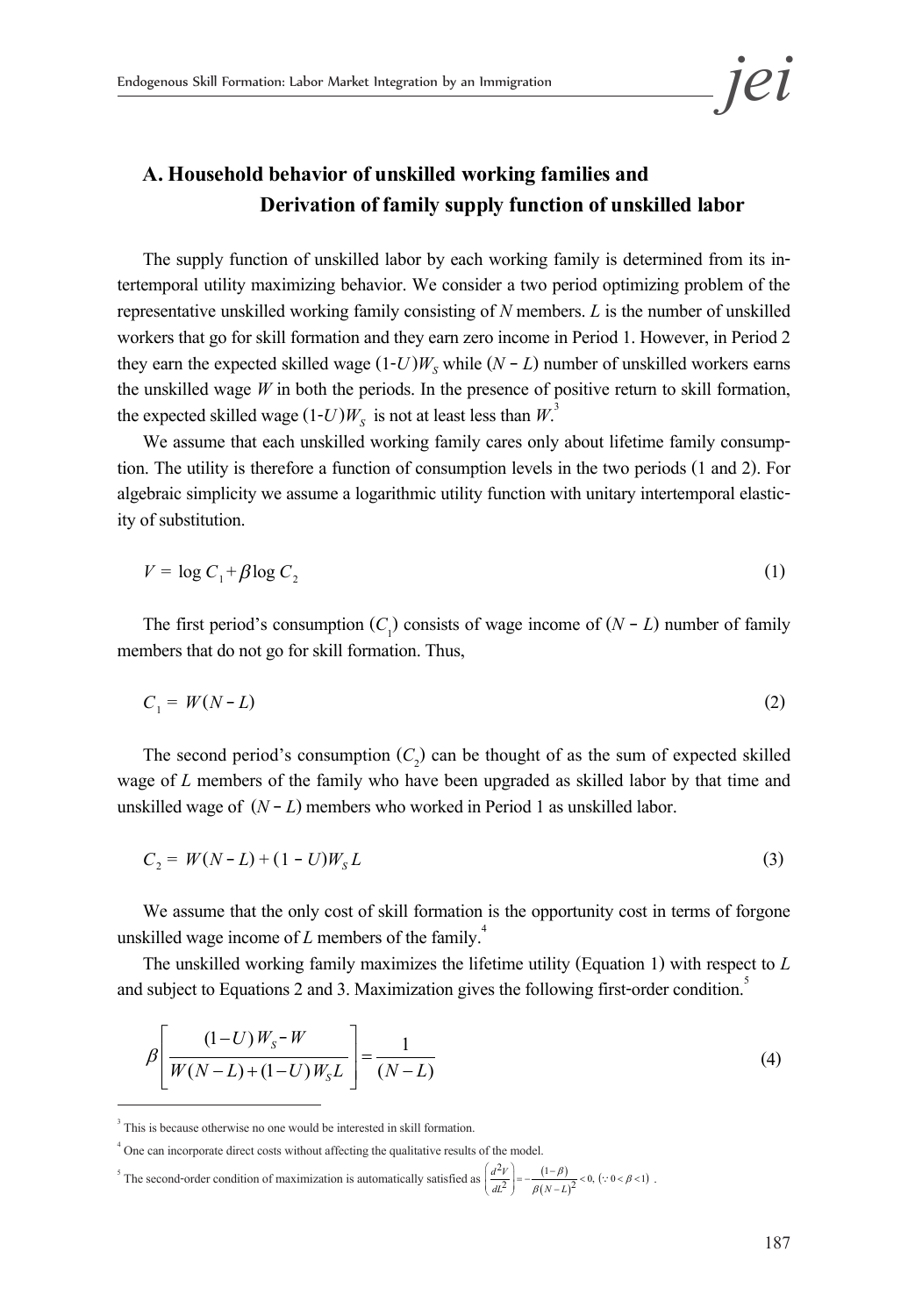Upon solving Equation 4, the number of members sent to skill formation from each family is found to be as follows.

$$
L = \frac{N\beta(1-U)W_s}{(1+\beta)\left[(1-U)W_s - W\right]} - \frac{WN}{\left[(1-U)W_s - W\right]}
$$
(5)

The supply function of unskilled labor by each family is given as

$$
l_s = (N - L) = \frac{N(1 - U)W_s}{(1 + \beta)[(1 - U)W_s - W]}
$$
(6)

From Equation (6) it can be checked that the family supply of unskilled labor is a positive function of the unskilled wage,  $W$ , and the skilled unemployment rate,  $U$ , while it is a decreasing function of the skilled wage,  $W_c$ .

As there are  $\overline{L}$  number of unskilled working families, the aggregate unskilled labor supply function in the economy, denoted  $L<sub>s</sub>$ , is given by

$$
L_{S} = \frac{\bar{L}N(1-U)W_{S}}{(1+\beta)[(1-U)W_{S}-W]}
$$
\n(7)

#### **B. The General Equilibrium Analysis**

The efficiency function of each skilled labor is given by

$$
h = h(W_s, U) \text{ with } h_1, h_2 > 0; h_{11} < 0; h_{12} = 0
$$
\n
$$
(8)
$$

Each firm in Sector 2 minimizes its unit cost of skilled labor,  $\omega$ , where

$$
\omega = \frac{W_s}{h(.)}
$$

The first-order condition of minimization of  $\omega$  is

$$
h(.) = W_s h_1 \tag{9}
$$

 $^{6}$  In other words, the supply of unskilled labour by each family is a decreasing function of the expected skilled wage  $W_s^*$  (=(1-*U*)  $W_s$ ).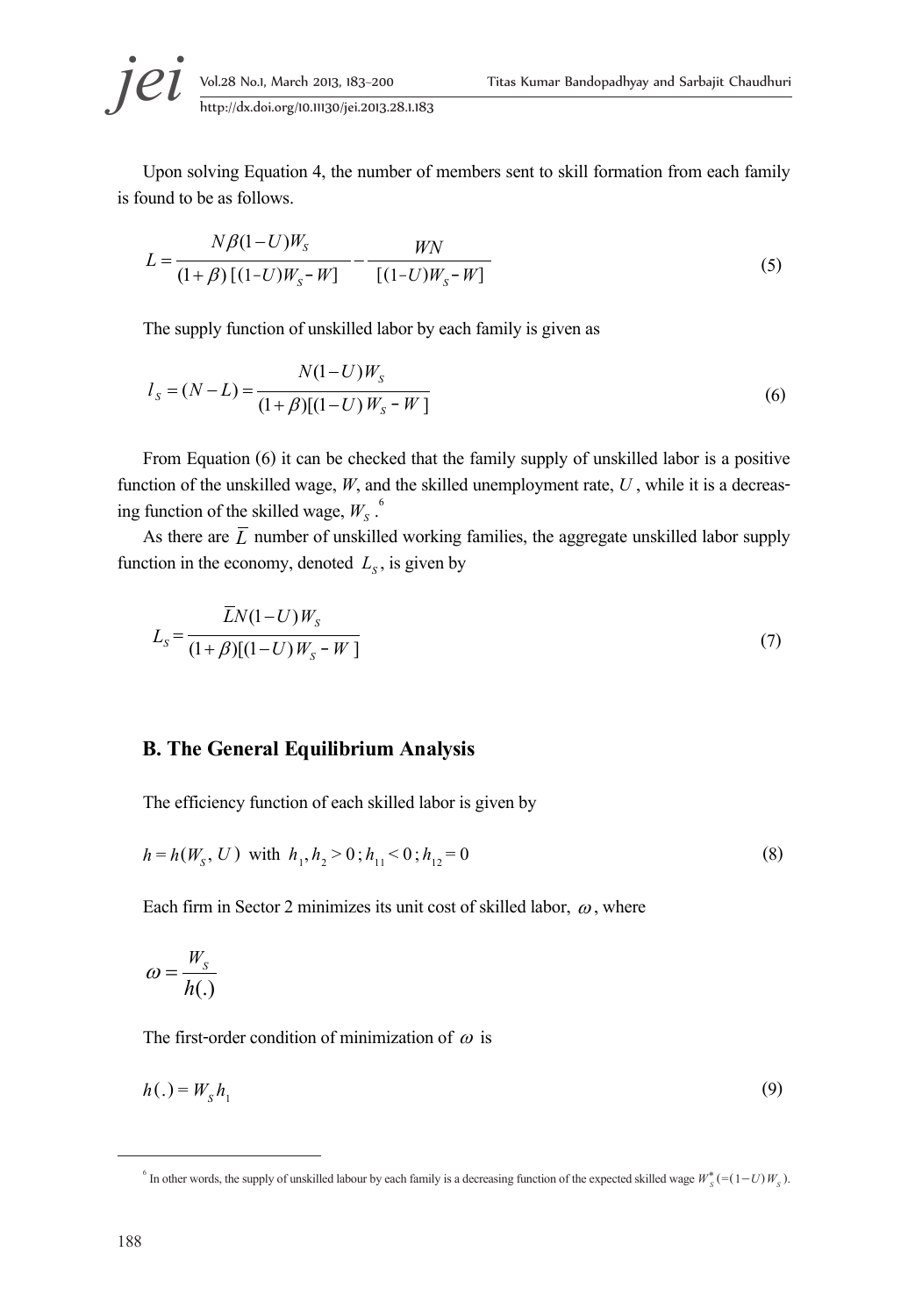or 
$$
\varepsilon_1 = \left(\frac{\partial h}{\partial W_s}\right) \left(\frac{W_s}{h}\right) = 1
$$

This is the well-known Solow condition in the efficiency wage literature. The usual priceunit cost equality conditions relating to the two sectors are as follows:

$$
Wa_{L1} + ra_{K1} = 1\tag{10}
$$

$$
\frac{W_s}{h}a_{s2} + ra_{k2} = P_2 \tag{11}
$$

Complete utilization of unskilled labor and capital imply the three following equations, respectively.

$$
a_{L1}X_1 = \frac{\overline{L}N(1-U)W_s}{(1+\beta)[(1-U)W_s - W]}
$$
\n(12)

$$
a_{K1}X_1 + a_{K2}X_2 = K_D + K_F = K\tag{13}
$$

The endowment of skilled labor is given by

$$
a_{s2} X_2 = (1-U) h(\cdot) \overline{S}
$$
\n<sup>(14)</sup>

The general equilibrium system comprises of eight equations, (8) ~ (14), and the same number of endogenous variables; namely,  $W$ ,  $W_s$ ,  $h$ ,  $r$ ,  $X_1$ ,  $X_2$  and  $U$ . Using Equation (12) and (14), Equation (13) can be rewritten as follows:

$$
\left(\frac{a_{_{K1}}}{a_{_{L1}}}\right)\left(\frac{\bar{L}N(1-U)W_{S}}{(1+\beta)\left\{(1-U)W_{S}-W\right\}}\right)+\left(\frac{a_{_{K2}}}{a_{_{S2}}}\right)(1-U)h(\cdot)\bar{S} = K_{_{D}} + K_{_{F}} = K \tag{13.1}
$$

From Equations (8) and (9) we write

$$
h_1 W_s = h(W_s, U) \tag{15}
$$

Now solving Equations (10), (11), (13.1), and (15) simultaneously we can obtain the equilibrium values of  $W$ ,  $W_s$ ,  $r$  and  $U$ . Afterwards,  $h$  is obtained from Equation (8). Finally,  $X_1$  and  $X<sub>2</sub>$  are found from Equation (12) and (14), respectively.

All skilled workers are not employed. The probability for a skilled worker of getting a job is (*1*-*U*), where *U* is the rate of skilled unemployment. Hence, the expected skilled wage, denoted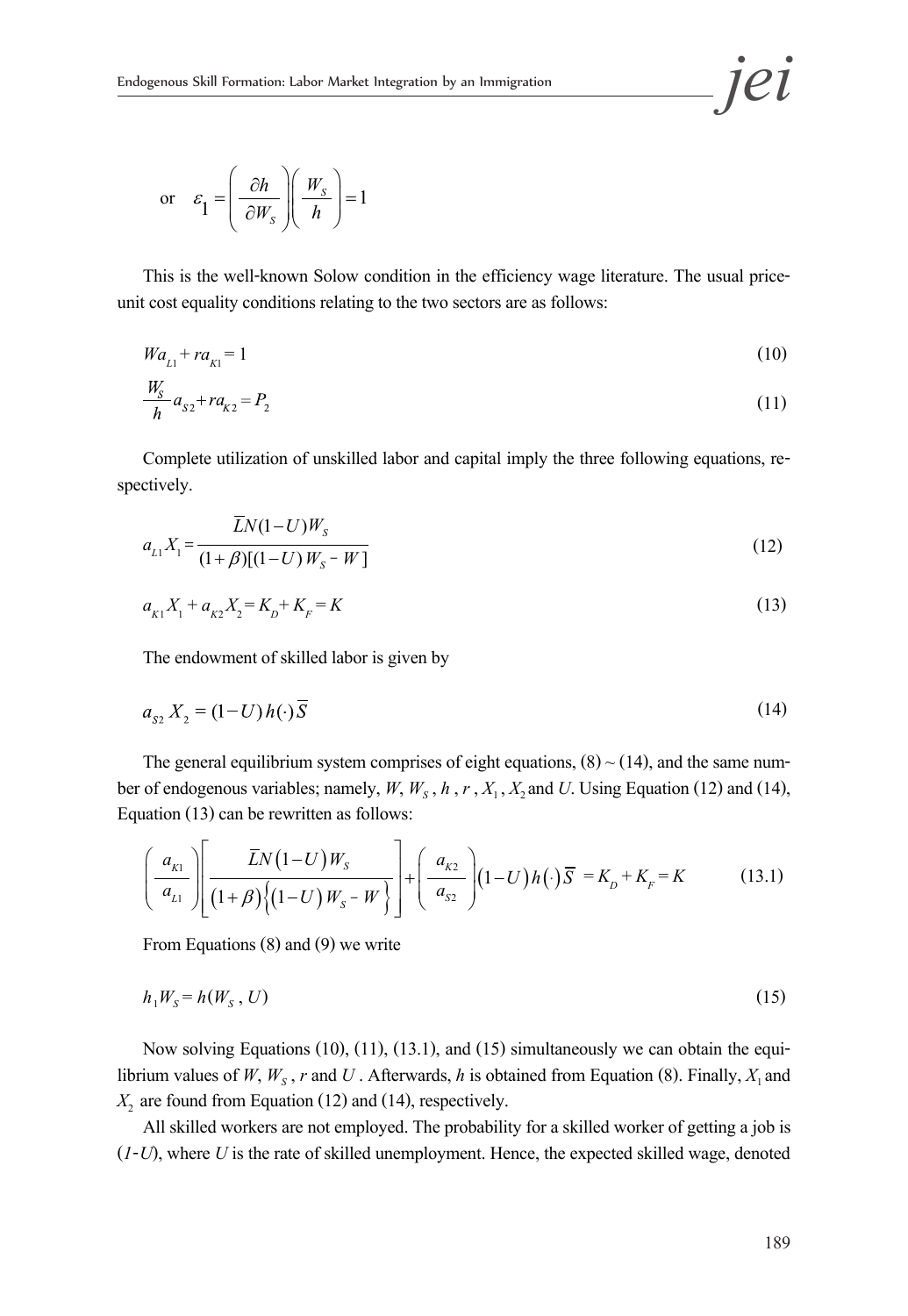$W_s^*$ , is given by

$$
W_s^* = (1 - U)W_s \tag{16}
$$

The percentage rate of expected wage gain is

$$
w_g = \frac{W_s}{W_s^*} - 1 > 0\tag{17}
$$

The relative skilled-unskilled wage inequality is measured as  $(W_s^* - \hat{W})$ .

# **III. Comparative Statics**

We are now going to find out the effects of an increase in  $\overline{L}$  and *K* and a decrease in  $\overline{S}$  on unemployment of skilled labor, on relative skilled-unskilled wage inequality, and on the level of skill formation in each unskilled working family (*L*).

Totally differentiating Equations (4), (10), (11), (13.1), and (15), and using envelope conditions, and solving by Cramer's rule we get the following propositions:<sup>7</sup>

**Proposition 1**: An immigration of unskilled workers raises both the rate and level of unem-<br>ployment of the skilled labor. This policy lowers the relative skilled-unskilled wage inequality if  $(\theta_{L1}\theta_{K2} + \theta_{K1}\theta_{S2}\varepsilon_{11}) \ge 0$ . Further, the immigration of unskilled workers lowers the level of skill formation in each unskilled family if  $(W_s^* \theta_{L1} \theta_{K2}^* + \theta_{K1} \theta_{S2} \delta \varepsilon_{11}) \ge 0$ .

We may explain Proposition 1 as follows. If there occurs an immigration of unskilled labor from the neighboring countries, the number of unskilled working families,  $\overline{L}$ , rises. As the production structure is indecomposable, all factor prices and other endogenous variables are af-<br>fected. An increase in the number of the unskilled family lowers unskilled wage rate,  $W$ , lead-<br>ing to an expansion of Sect leading to a contraction of Sector 2. Thus, the demand for skilled labor falls and so, the skilled wage rate,  $W_s$ , falls. The rate and the level of unemployment of the skilled labor rise.

The relative skilled-unskilled wage inequality falls if  $(\theta_{L1}\theta_{K2} + \theta_{K1}\theta_{S2}\varepsilon_{11}) \ge 0$ . Again, with the immigration of unskilled labor, expected skilled wage rate,  $W_s^*$ , falls. Now, the unskilled working family will send less labor for skill formation and as a result, the level of skill forma-

<sup>7</sup> See Appendix 1 and Appendix 2 for detailed derivations.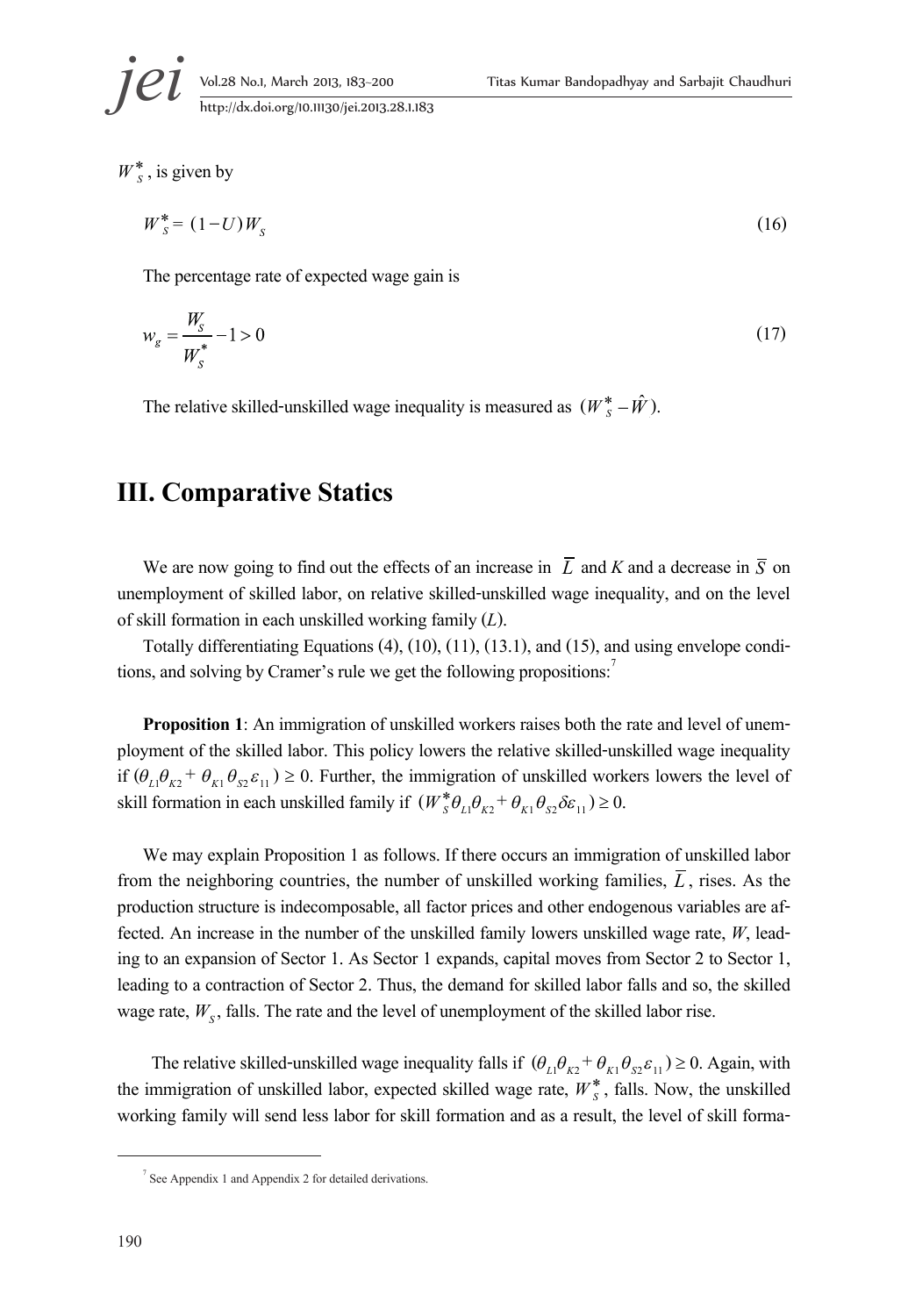

tion in each of the unskilled working family decreases under the following condition:

 $(W_s^* \theta_{L1} \theta_{K2}^* + \theta_{K1} \theta_{S2} \delta \varepsilon_{11}) \ge 0$ 

**Proposition 2**: An emigration of skilled labor lowers both the level and the rate of unem-<br>ployment of the skilled labor, raises both the relative skilled-unskilled wage inequality and the level of skill formation under the same sufficient conditions as required to get Proposition 1.

Proposition 2 may be explained as follows. As the level of skilled workers falls,  $W<sub>s</sub>$  rises and Sector 2 contracts. The rate and the level of unemployment of skilled labor fall. Capital moves from Sector 2 to Sector 1. Thus, Sector 1 expands and the demand for unskilled labor rises. At the same time as the expected wage rate rises, more labor will go for skill formation and thus the effective supply of unskilled labor falls and this raises *W*. Now, if Sector 2 is capital intensive in the sense that  $(\theta_{L1}\theta_{K2} + \theta_{K1}\theta_{S2}\varepsilon_{11})$ ,  $W_s^*$  rises more than *W*. This raises the relative skilled-unskilled wage inequality. Again, the capital intensity condition that  $(W_s^* \theta_{L1} \theta_{K2})$  $+\theta_{K1}\theta_{S2}\delta\epsilon_{11}$   $\geq$  0 also raises the level of skill formation in each unskilled working family.

**Proposition 3**: An inflow of foreign capital lowers the rate and level of unemployment of the skilled labor, raises the relative skilled-unskilled wage inequality and the level of skill for- mation under the same sufficient conditions as required to get Propositions 1 and 2.

We can explain Proposition 3 as follows. An inflow of foreign capital leads to a fall in the return to capital, *r*. Following Rybczynski theorem, Sector 2 expands and Sector 1 contracts with the increase in foreign capital. The demand for skilled labor increases causing a fall in the rate and the level of unemployment of the skilled labor, given the endowment of the skilled labor. Here, both  $W<sub>s</sub>$  and  $W$  increase with the inflow of foreign capital. Again, the expected skilled wage rate rises. If Sector 2 is capital intensive in the sense that  $(\theta_{L1}\theta_{K2} + \theta_{K1}\theta_{S2}\varepsilon_{11}) \ge 0$ ,  $W<sub>S</sub>$  rises more than *W*. This raises the relative wage inequality. Further, the level of skill for- mation in each unskilled working family is likely to increase under the following condition:  $(W_s^* \theta_{L1} \theta_{K2}^* + \theta_{K1} \theta_{S2} \delta \varepsilon_{11}) \ge 0$ 

## **IV. Concluding Remarks**

This paper introduces endogenous skill formation and unemployment of skilled labor in a two sector general equilibrium model where unemployment is caused due to the efficiency wage that the skilled workers receive. The process of skill formation is undertaken in the un-<br>skilled sector where each unskilled working family decides how many workers to send for skill formation on the basis of the intertemporal utility maximization. This gives birth to the supply of skilled labor.

Our analysis shows that the rate and level of unemployment of the skilled labor fall while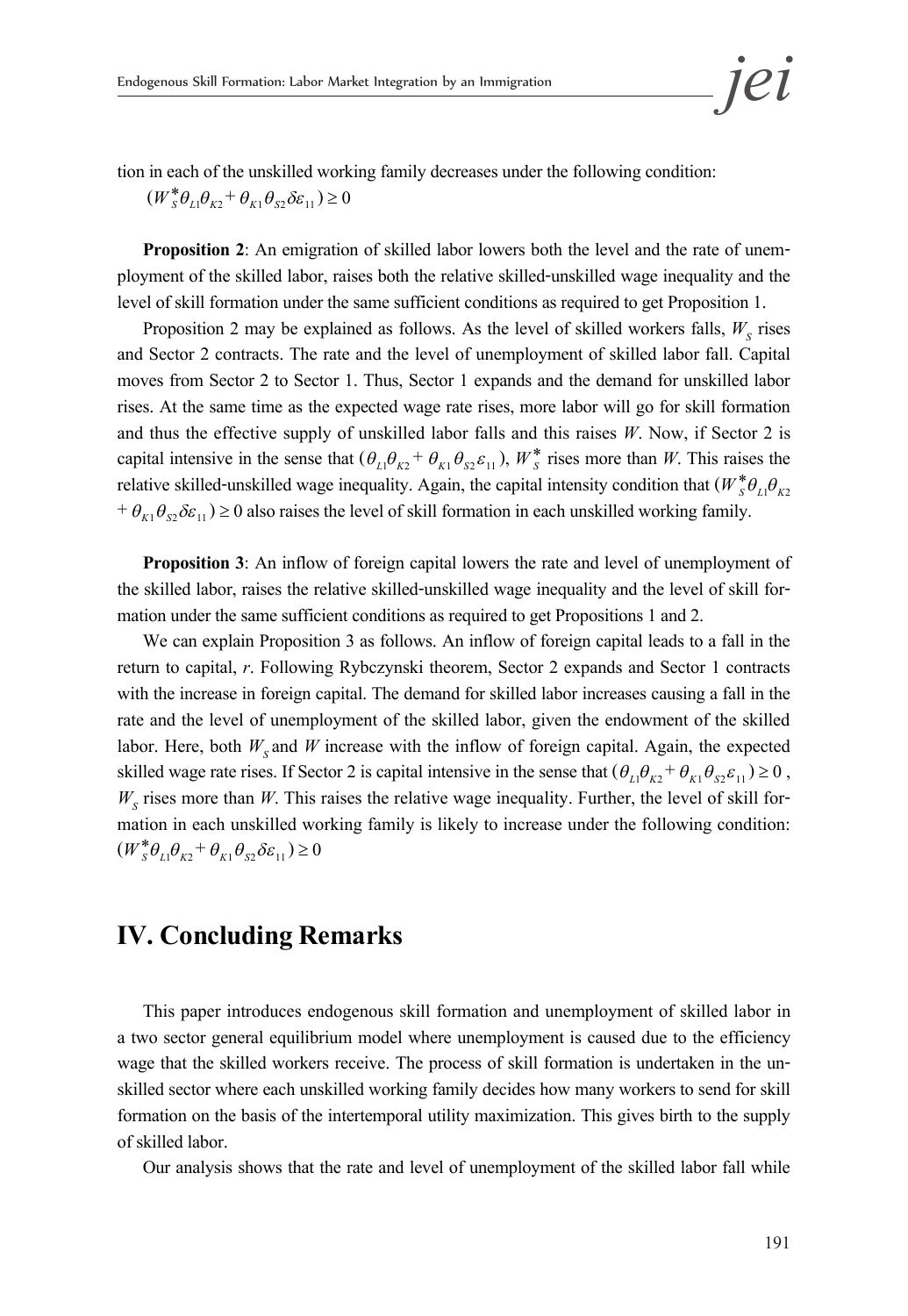

the level of skill formation and the wage inequality rise unambiguously due to policies like inflow of foreign capital or emigration of skilled labor. On the other hand, an immigration of unskilled labor lowers wage inequality and the level of skill formation in the unskilled working family and raises the rate and the level of unemployment of the skilled labor. These results may provide a theoretical foundation for empirical findings regarding the behavior of macroeco-<br>nomic variables like unemployment, wage inequality, and skill formation in the post reform period.

*Received 8 May 2012, Revised 5 November 2012, Accepted 22 November 2012* 

#### **References**

Beladi, H. , Chaudhuri, S. , Yabuuchi, S. (2008) Can International Factor Mobility Reduce Wage Inequality in a Dual Economy?, *Review of International Economics*, 16, 893-903.

Chaudhuri, S. and Yabuuchi, S. (2007) Economic Liberalisation and Wage Inequality in the Presence of Labour Market Imperfectio, *International Review of Economics and Finance*, 16(4), 592-603.

Chaudhuri, S. (2008) Wage Inequality in a Dual Economy and International Mobility of Factors: Do Factor Intensities Always Matter?, *Economic Modelling, Elsevier*, 25(6), 1155-1164.

Feenstra, R.C., Hanson, G.H. (1997) Foreign Direct Investment and Relative Wages: Evidence from Mexico's Maquiladoras, *Journal of International Economics*, 42, 371-394.

Khan, A.R. (1998) The Impact of Globalisation in South Asia, in *A.S. Bhalla (ed.), Globalisation, Growth and Marginalisation*, Macmillan India Ltd, New Delhi.

Leite, P.G., McKinley, T. , Osorio, R.G. (2006) The Post –Apartheid Evolution of Earnings Inequality in South Africa, 1995-2004, Working Paper No. 32, *International Poverty Centre*, UNDP,Brazil.

Marjit, S. (2003) Economic Reform and Informal wage- A General Equilibrium Analysis, *Journal of Develop- ment Economics*, 72(1), 371-378.

Marjit, S., Acharyya, R. (2003) International Trade, Wage Inequality and the Developing Economy-A General Equilibrium Approach, *Germany:Springer-Verlag*.

Marjit, S., Beladi, H. and Chakraborty, A.(2004) Trade and Wage Inequality in Developing Countries, *Eco- nomic Inquiry*, 42(2), 295-303.

Marjit, S., Broll, U. and Sengupta, S. (2000) Trade and Wage- Gap in Poor Countries: The Role of the Informal Sector', in A. Bose et al. (eds.), *Macroeconomics, Trade and Institutions: Essays in Honour of M.K.Rakshit*, Oxford University Press, Kolkata.

Marjit, S. and Kar, S. (2005) Emigration and Wage Inequality, *Economic Letters*, 88, 141-145.

Robbins, D. (1994a) Malaysian Wage Structure and its Causes, *Harvard Institute for International Develop- ment* (HIID).

Robbins, D. (1994b) Phillipine Wage and Employment Structure 1978-1983, HIID.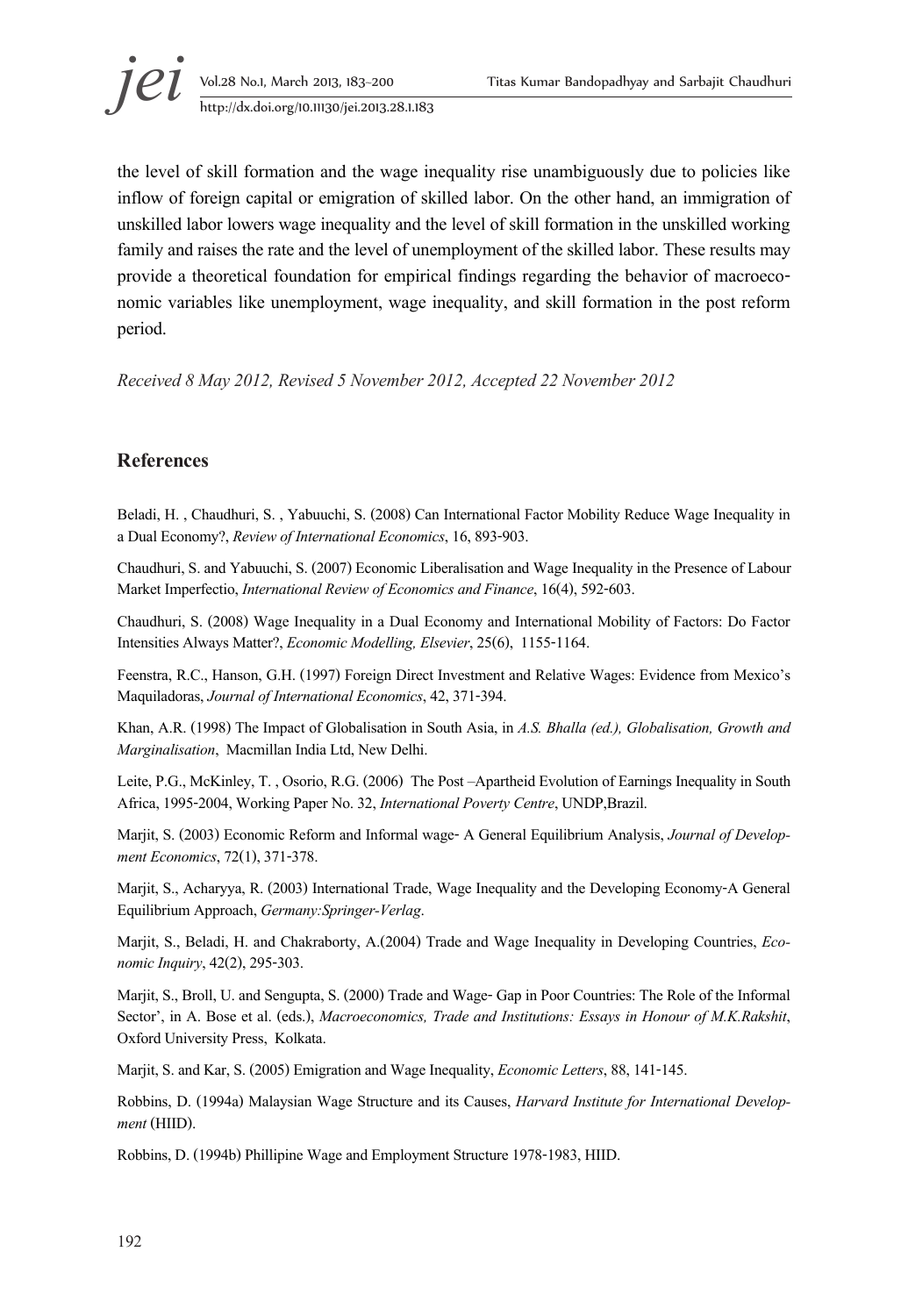Robbins, D. (1995a) Earnings Dispersions in Chile after Trade Liberalisation, HIID.

Robbins, D. (1995b) Trade, Trade Liberalisation and Inequality in Latin America and East Asia: Synthesis of Seven Country Studies, HIID.

Robbins, D. (1996a) Stolper-Samuelson Lost in the Tropics-Trade liberalization and Wages in Columbia, HIID.

Robbins, D. (1996b) HOS Hits Facts: Facts Win: Evidence on Trade and Wages in Developing World, HIID.

Shapiro, S. , Stiglitz, J.E. (1984) Equilibrium Unemployment as a Worker Discipline Device, 74(3), 433-444.

Tendulkar, S., Sundaram, D.K. and Jain, L R. (1996) Macroeconomic Policies and Poverty in India 1966-67 to 1993-94, *Manuscript. ILO*, New Delhi.

 Wood, A. (1997) Openness and Wage Inequality in Developing Countries: The Latin American Challenge to East Asian Conventional Wisdom, *World Bank Research Observer*, January.

Yabuuchi, S. , Chaudhuri, S. (2007) International Migration of Labour and Skilled –Unskilled Wage Inequality in a Develoiping Economy, *Economic Modelling*, 24(1), 128-137.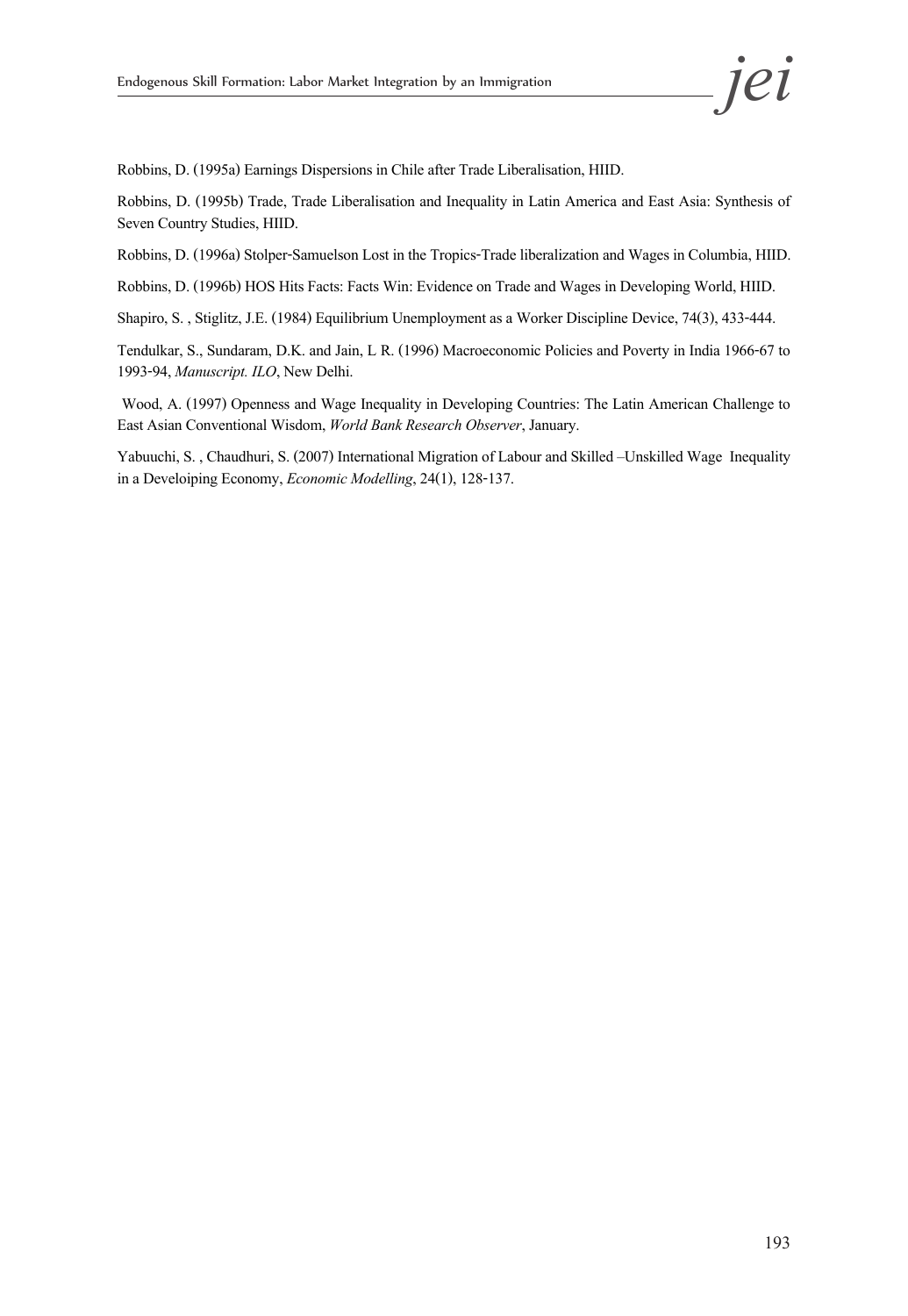

## **Appendices**

#### **Appendix 1: Derivations of some useful expressions**

Totally differentiating equations (10), (11), (13.1) and (15) and using envelope conditions we get

$$
\theta_{L1}\hat{W} + \theta_{K1}\hat{r} = 0\tag{1.1}
$$

$$
\theta_{\kappa 2}\hat{r} - \theta_{\kappa 2}\varepsilon_2 \hat{U} = \hat{P}_2 \tag{1.2}
$$

$$
A_1 \hat{W} + A_2 \hat{W}_s + A_3 \hat{U} + A_4 \hat{r} = B_1 \hat{K} - B_2 \hat{\overline{S}} - B_3 \hat{\overline{L}}
$$
(1.3)

$$
\varepsilon_{11}\hat{W}_s - \varepsilon_2 \hat{U} = 0\tag{1.4}
$$

The matrix form of these equations is:

$$
\begin{bmatrix} \theta_{L1} & 0 & 0 & \theta_{K1} \\ 0 & 0 & -\theta_{S2} & \varepsilon_2 & \theta_{K2} \\ A_1 & A_2 & A_3 & A_4 \\ 0 & \varepsilon_{11} & -\varepsilon_2 & 0 \end{bmatrix} \begin{bmatrix} \hat{W} \\ \hat{W}_S \\ \hat{U} \\ \hat{F} \end{bmatrix} = \begin{bmatrix} 0 \\ 0 \\ \left( B_1 \hat{K} - B_2 \hat{S} - B_3 \hat{L} \right) \\ 0 \end{bmatrix} \tag{1.5}
$$

where

$$
A_{1} = \lambda_{K1} \left[ W - \left( S_{KK}^{1} + S_{LL}^{1} \right) \left\{ (1 - U) W_{S} - W \right\} \right] (1 - U) > 0,
$$
  
\n
$$
A_{2} = \left[ \lambda_{K2} \left\{ (1 - U) W_{S} - W \right\} \left\{ 1 - \left( S_{KK}^{2} + S_{SS}^{2} \right) \right\} - \lambda_{K1} W \right] (1 - U) > 0
$$
  
\n
$$
A_{3} = \left[ \lambda_{K2} \left\{ (1 - U) W_{S} - W \right\} \frac{W_{S}^{*}}{W_{S}} \left( \varepsilon_{2} - w_{g} \right) + \lambda_{K1} W U \right]
$$
  
\n
$$
A_{4} = \left[ \lambda_{K1} \left( S_{KK}^{1} + S_{LL}^{1} \right) + \lambda_{K2} \left( S_{KK}^{2} + S_{SS}^{2} \right) \right] \left\{ (1 - U) W_{S} - W \right\} (1 - U) > 0
$$
  
\n
$$
B_{1} = \left[ \left\{ (1 - U) W_{S} - W \right\} (1 - U) \right] > 0 ; B_{2} = \left[ \lambda_{K2} \left\{ (1 - U) W_{S} - W \right\} (1 - U) \right] > 0
$$
  
\n
$$
B_{3} = \left[ \lambda_{K1} \left\{ (1 - U) W_{S} - W \right\} (1 - U) \right] > 0 ; \varepsilon_{2} = \frac{h_{2} U}{h} > 0 ;
$$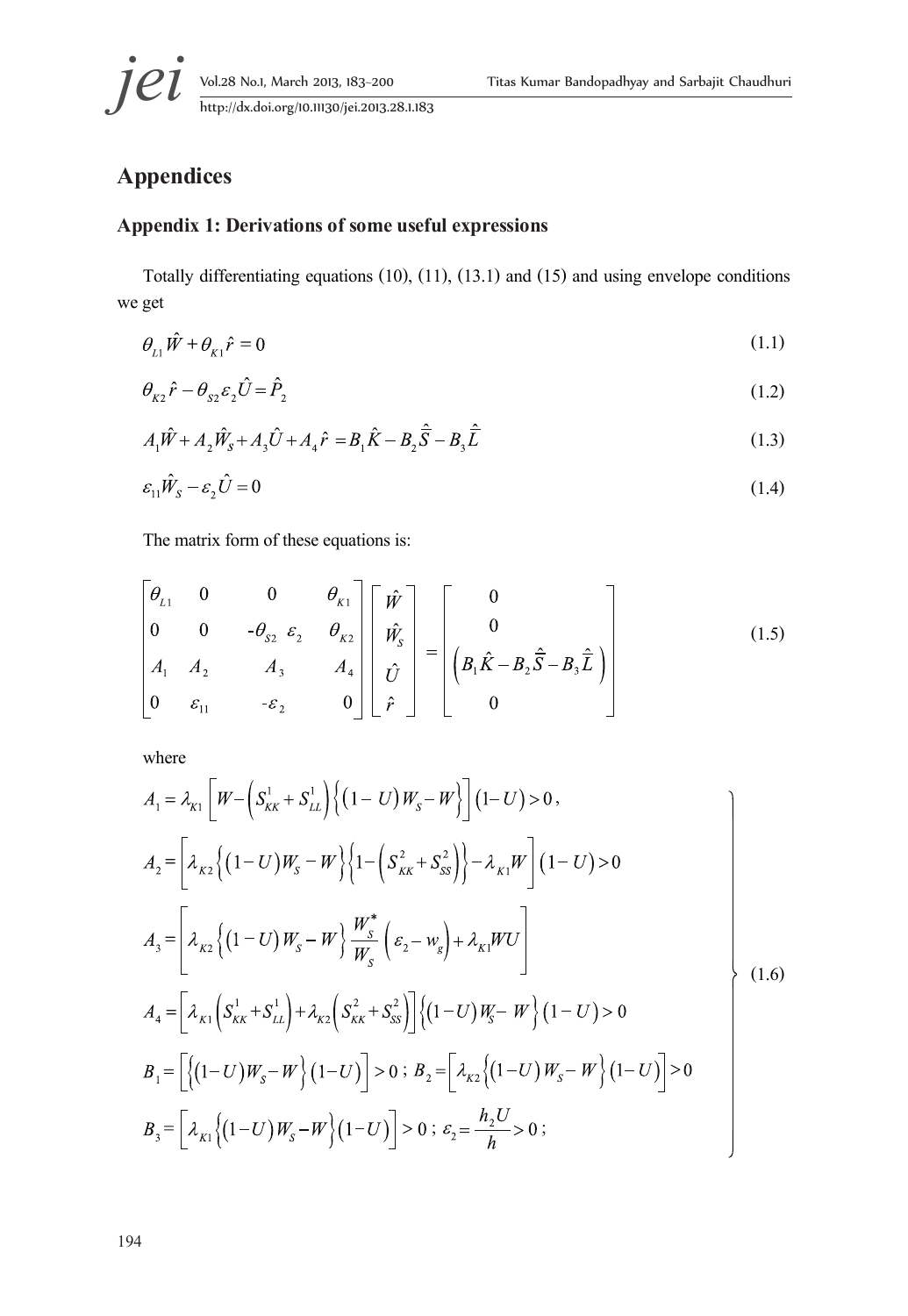$$
\varepsilon_{11} = \left(\frac{\partial h_1}{\partial W_s} \cdot \frac{W_s}{h_1}\right) < 0
$$

 To simplify matters and derive some useful comparative static results under meaningful sufficient conditions let us now assume that

 $\varepsilon_2 < w_g$ . This implies that  $A_3 < 0$ .

Solving by Cramer's rule, the following expressions can be derived easily from (1.5):

$$
\hat{W} = -\left(\frac{1}{\Delta}\right)\theta_{K1}\theta_{S2}\varepsilon_2\varepsilon_{11}\left(B_1\hat{K} - B_2\hat{\overline{S}} - B_3\hat{\overline{L}}\right)
$$
\n(1.7)

$$
\hat{W}_s = -\left(\frac{1}{\Delta}\right) \varepsilon_2 \,\theta_{L1} \,\theta_{K2} \left(B_1 \hat{K} - B_2 \hat{\overline{S}} - B_3 \hat{\overline{L}}\right) \tag{1.8}
$$

$$
\hat{U} = \left(\frac{1}{\Delta}\right) \varepsilon_{11} \theta_{L1} \theta_{K2} \left(B_1 \hat{K} - B_2 \hat{\overline{S}} - B_3 \hat{\overline{L}}\right)
$$
\n(1.9)

where  $\Delta$  is the determinant of the coefficient matrix (1.5) and

$$
\Delta = h \left[ - \left\{ A_4 \theta_{L1} \theta_{S2} \varepsilon_2 + \theta_{L1} \theta_{K2} A_3 - A_1 \theta_{K1} \theta_{S2} \varepsilon_2 \right\} \varepsilon_{11} - A_2 \theta_{L1} \theta_{K2} \varepsilon_2 \right] < 0
$$
\n
$$
(-) \qquad \qquad (-) \qquad (+) \qquad \qquad (+)
$$
\n(1.10)

The level of unemployment of skilled labour is

$$
u = U\overline{S}
$$
  
\n
$$
\therefore \hat{u} = \hat{U} + \hat{\overline{S}}
$$
\n(1.11)

The relative skilled-unskilled wage inequality is measured as:  $(\hat{\boldsymbol{W}}_s^* - \hat{\boldsymbol{W}})$ , where The relative skilled-unskilled wage inequality is  $W_s^* = (1-U)W_s$  is the average (or expected) skilled wage.

$$
\therefore \left(\hat{W}_s^* - \hat{W}\right) = \hat{W}_s - w_g \hat{U} - \hat{W}
$$
\n(1.12)

Totally differentiating equation (14) and using  $\hat{a}_{s2} = S_{ss}^2 \hat{W}_s + S_{KS}^2 \hat{r}$ ,  $S_{ss}^2 + S_{KS}^2 = 0$  we get,

$$
\hat{X}_2 = \left(1 - S_{SS}^2\right)\hat{W}_S + S_{SS}^2\hat{r} + \hat{\overline{S}} + \left(\varepsilon_2 - w_g\right)\hat{U}
$$
\n(1.13)

Totally differentiating equation (13) and using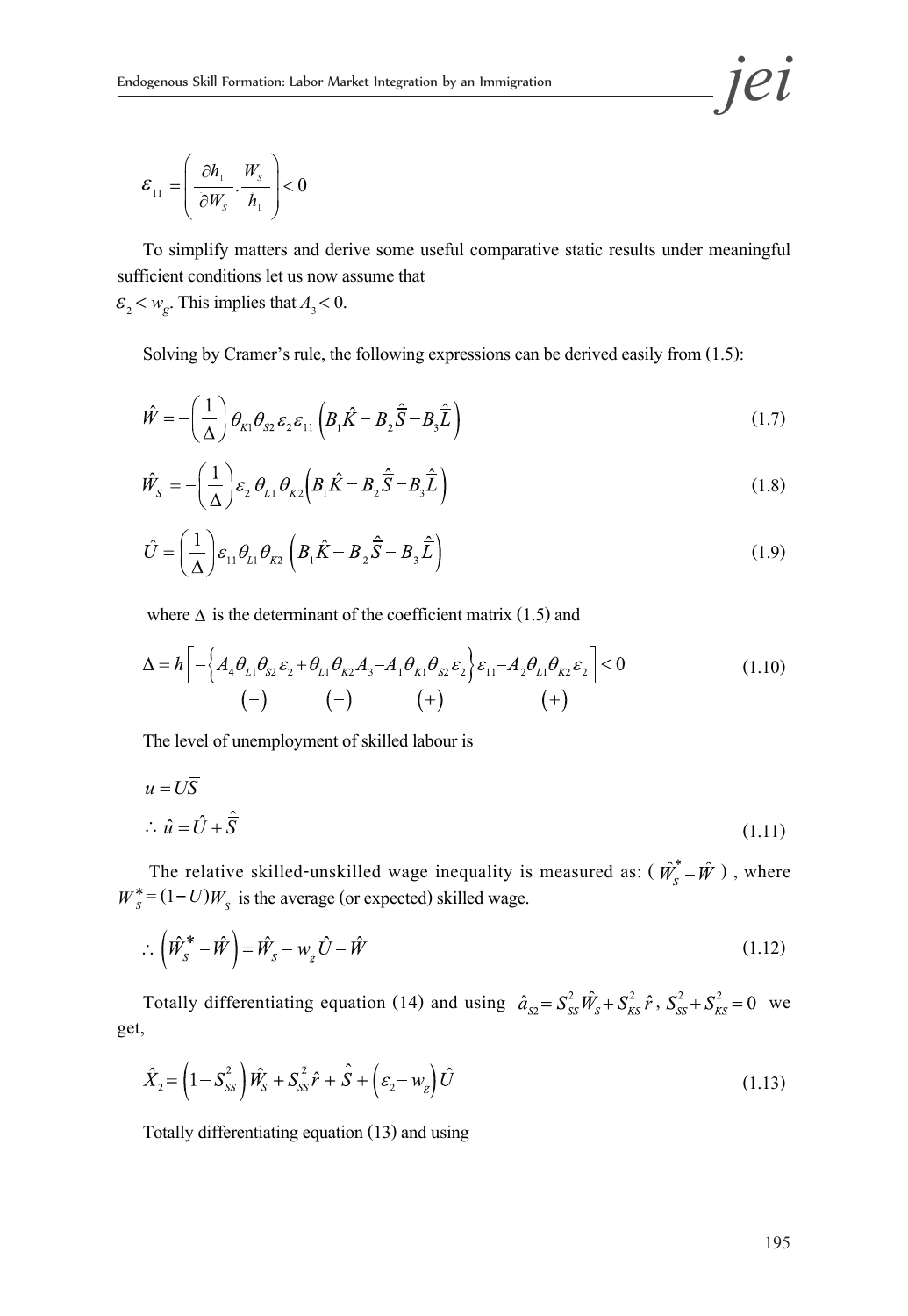$$
\hat{a}_{K1} = -S_{KK}^{1} (\hat{W} - \hat{r}), \hat{a}_{K2} = -S_{KK}^{2} (\hat{W}_{S} - \hat{r})
$$
\n
$$
\hat{X}_{1} = \left(\frac{1}{\lambda_{K1}}\right) \hat{K} + S_{KK}^{1} \hat{W} + \frac{\lambda_{K2}}{\lambda_{K1}} S_{KK}^{2} \hat{W}_{S} - \left(S_{KK}^{1} + \frac{\lambda_{K2}}{\lambda_{K1}} S_{KK}^{2}\right) \hat{r} - \frac{\lambda_{K2}}{\lambda_{K1}} \hat{X}_{2}
$$
\n(1.14)

### Appendix 2: Effects a change in  $\overline{L}$

From (1.7)-(1.9) we get,

$$
\left(\frac{\hat{W}}{\hat{L}}\right) = -\left(\frac{1}{\Delta}\right)\theta_{\kappa_1}\theta_{s_2}\varepsilon_2 B_s\varepsilon_{11} < 0
$$
\n
$$
\left(\frac{\hat{W}_s}{\hat{L}}\right) = \left(\frac{1}{\Delta}\right)\theta_{L1}\theta_{\kappa_2}\varepsilon_2 B_s < 0
$$
\n
$$
\left(\frac{\hat{U}}{\hat{L}}\right) = \left(\frac{1}{\Delta}\right)\varepsilon_{11}B_s\theta_{L1}\theta_{\kappa_2} > 0
$$
\n(2.1)

Using  $(2.1)$  into  $(1.11)$  we get,

$$
\left(\frac{\hat{u}}{\hat{L}}\right) = \left(\frac{\hat{U}}{\hat{L}}\right) > 0\tag{2.2}
$$

Using (2.1) into (1.13) and (1.14) we get,

$$
\frac{\hat{X}_2}{\hat{L}} = \left(1 - S_{SS}^2\right) \left(\frac{\hat{W}_S}{\hat{L}}\right) + S_{SS}^2 \left(\frac{\hat{r}}{\hat{L}}\right) + \left(\varepsilon_2 - w_g\right) \left(\frac{\hat{U}}{\hat{L}}\right) < 0,\tag{2.3}
$$
\n
$$
(+) \quad (-) \quad (-) \quad (+) \quad (-) \quad (+)
$$
\n
$$
\frac{\hat{X}_1}{\hat{L}} = S_{KK}^1 \left(\frac{\hat{W}}{\hat{L}}\right) + \frac{\lambda_{K2}}{\lambda_{K1}} \cdot S_{KK}^2 \left(\frac{\hat{W}_S}{\hat{L}}\right) - \left(S_{KK}^1 + \frac{\lambda_{K2}}{\lambda_{K1}} \cdot S_{KK}^2\right) \left(\frac{\hat{r}}{\hat{L}}\right) - \frac{\lambda_{K2}}{\lambda_{K1}} \left(\frac{\hat{X}_2}{\hat{L}}\right) > 0,\tag{2.4}
$$
\n
$$
(-) \quad (-) \quad (-) \quad (-) \quad (-) \quad (-) \quad (-) \quad (-)
$$

Using  $(2.1)$  into  $(1.12)$  we get,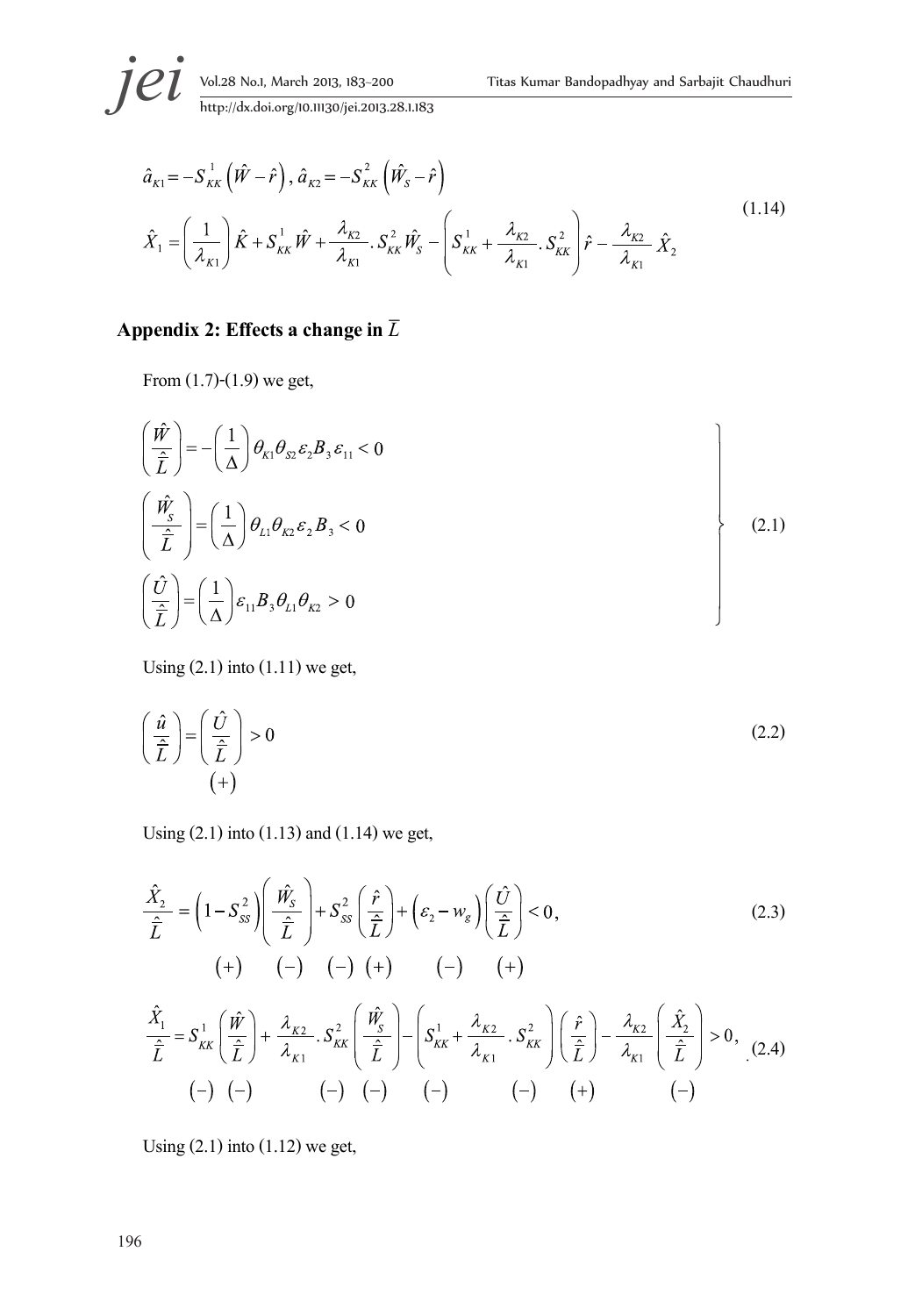$$
\frac{\left(W_s^* - \hat{W}\right)}{\hat{L}} = \left(\frac{B_3}{\Delta}\right) \left[\left(\theta_{L1}\theta_{K2} + \theta_{K1}\theta_{S2}\varepsilon_{11}\right)\varepsilon_2 - w_g\theta_{L1}\theta_{K2}\varepsilon_{11}\right] < 0
$$
\n
$$
(-)
$$
\nif\n
$$
\left(\theta_{L1}\theta_{K2} + \theta_{K1}\theta_{S2}\varepsilon_{11}\right) \ge 0
$$
\n(2.5)

Totally differentiating equation (5) with respect to  $\overline{L}$  and using equations (2.1), (4) one gets,

$$
\left(\frac{\hat{L}}{\hat{L}}\right) = \frac{MB_3}{\Delta} \left[ \left(W_s^* \theta_{L1} \theta_{K2} + \theta_{K1} \theta_{S2} \delta \varepsilon_{11} \right) \varepsilon_2 - W_S U \theta_{L1} \theta_{K2} \varepsilon_{11} \right] < 0
$$
\n
$$
(-)
$$
\n
$$
if \left(W_s^* \theta_{L1} \theta_{K2} + \theta_{K1} \theta_{S2} \delta \varepsilon_{11} \right) \ge 0
$$
\n
$$
\text{where } M = \left[ \frac{N\beta - L(1+\beta)}{L(1+\beta)\left\{ (1-U) W_S - W \right\}} \right] > 0,
$$
\n
$$
\delta = \left[ \frac{\beta N - L(1+\beta) + N}{\beta N - L(1+\beta)} \right] W > 1
$$
\n(2.6)

## **Appendix 3: Effects of a change in**  $\overline{S}$

$$
\left(\frac{\hat{W}}{\frac{\hat{S}}{\hat{S}}}\right) = -\left(\frac{1}{\Delta}\right)\theta_{\kappa1}\theta_{s2}\varepsilon_{2}B_{2}\varepsilon_{11} < 0
$$
\n
$$
\left(\frac{\hat{W}_{S}}{\frac{\hat{S}}{\hat{S}}}\right) = \left(\frac{1}{\Delta}\right)\theta_{L1}\theta_{\kappa2}\varepsilon_{2}B_{2} \quad < 0
$$
\n
$$
\left(\frac{\hat{U}}{\frac{\hat{S}}{\hat{S}}}\right) = \left(\frac{1}{\Delta}\right)\varepsilon_{11}B_{2}\theta_{L1}\theta_{\kappa2} \quad > 0
$$
\n
$$
\left(\frac{\hat{r}}{\hat{S}}\right) = \left(\frac{1}{\Delta}\right)\varepsilon_{11}\varepsilon_{2}B_{2}\theta_{L1}\theta_{s2} \quad > 0
$$
\n
$$
\left(\frac{\hat{u}}{\hat{S}}\right) = \left(\frac{\hat{U}}{\hat{S}}\right) + 1 > 0
$$
\n(3.2)

Now, from (1.13), (1.14) and (3.1) we get,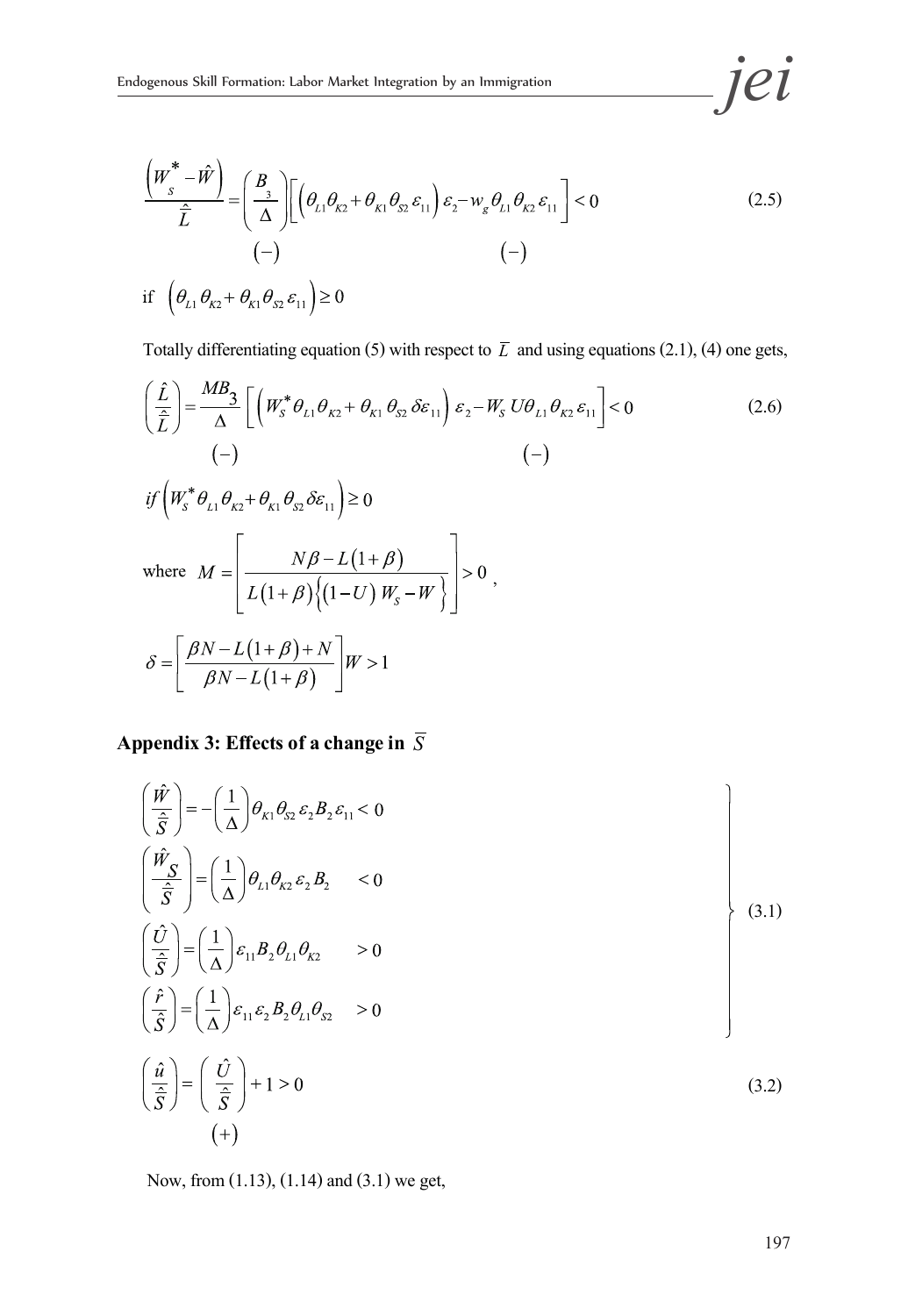$$
\left(\frac{\hat{X}_2}{\hat{S}}\right) = \left(1 - S_{SS}^2\right) \left(\frac{\hat{W}_S}{\hat{S}}\right) + S_{SS}^2 \left(\frac{\hat{r}}{\hat{S}}\right) + 1 + \left(\varepsilon_2 - w_g\right) \left(\frac{\hat{U}}{\hat{S}}\right)
$$
\n
$$
(+) \qquad (-) \qquad (-) \qquad (+) \qquad (-) \qquad (+) \qquad (-) \qquad (+)
$$
\n(3.3)

Since Sector 2 uses skilled labour, an emigration of skilled labour leads to a fall in the production of commodity 2. This implies that  $\left(\frac{\hat{X}_2}{\hat{S}}\right) < 0$ 

$$
\left(\frac{\hat{X}_1}{\hat{S}}\right) = S_{KK}^1 \left(\frac{\hat{W}}{\hat{S}}\right) + \frac{\lambda_{K2}}{\lambda_{K1}} \cdot S_{KK}^2 \left(\frac{\hat{W}_S}{\hat{S}}\right) - \left(S_{KK}^1 + \frac{\lambda_{K2}}{\lambda_{K1}} \cdot S_{KK}^2\right) \left(\frac{\hat{r}}{\hat{S}}\right) - \frac{\lambda_{K2}}{\lambda_{K1}} \left(\frac{\hat{X}_2}{\hat{S}}\right)
$$
(3.4)  
(-) (-) (-) (-) (-) (-) (-)

Using  $(3.1)$  into  $(1.12)$  we get,

$$
\frac{\left(W_s^* - \hat{W}\right)}{\hat{S}} = \left(\frac{B_2}{\Delta}\right) \left[\left\{\theta_{L1}\theta_{K2} + \theta_{K1}\theta_{S2}\varepsilon_{11}\right\}\varepsilon_2 - w_g\varepsilon_{11}\theta_{L1}\theta_{K2}\right] < 0,
$$
\n
$$
(-)
$$
\nif  $\left(\theta_{L1}\theta_{K2} + \theta_{K1}\theta_{S2}\varepsilon_{11}\right) \ge 0$ \n(3.5)

Totally differentiating Equation (5) with respect to  $\overline{S}$  and using (3.1), (4) one gets,

$$
\left(\frac{\hat{L}}{\hat{S}}\right) = \left(\frac{MB_2 \varepsilon_2}{\Delta}\right) \left[ \left(W_s^* \theta_{L1} \theta_{K2} + \theta_{K1} \theta_{S2} \delta \varepsilon_{11}\right) - \theta_{L1} \theta_{K2} W_S U \varepsilon_{11} \right] < 0,
$$
\n
$$
= \left(\frac{-}{\Delta}\right)
$$
\n
$$
if \left(W_s^* \theta_{L1} \theta_{K2} + \theta_{K1} \theta_{S2} \delta \varepsilon_{11}\right) \ge 0
$$
\n
$$
(3.6)
$$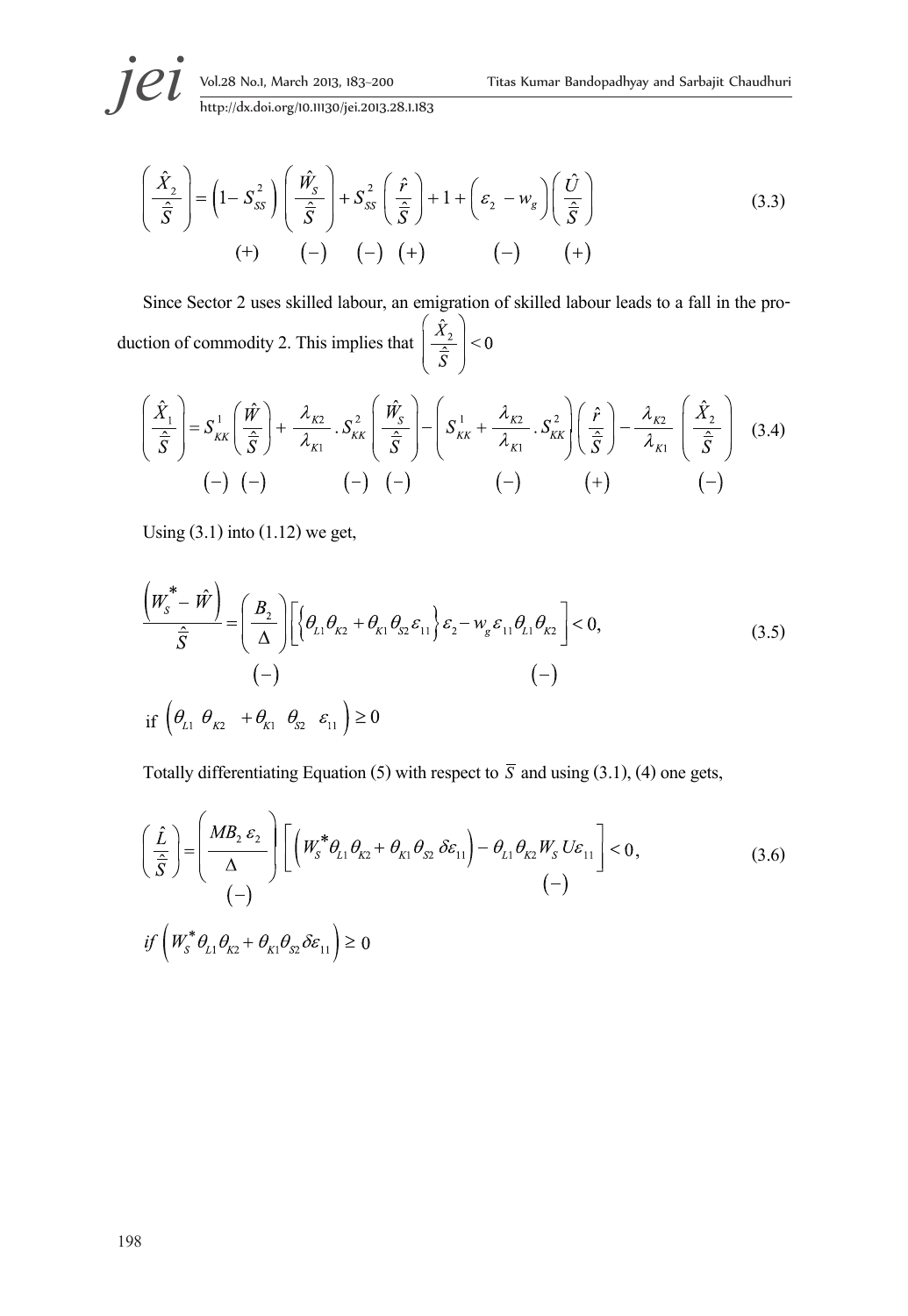Appendix 4: Effects of a change in  $K_F$ :

$$
\left(\frac{\hat{W}}{\hat{K}_F}\right) = \left(\frac{1}{\Delta}\right)\theta_{K1}\theta_{S2}\varepsilon_2 B_1\varepsilon_{11} > 0
$$
\n
$$
\left(\frac{\hat{W}_S}{\hat{K}_F}\right) = -\left(\frac{1}{\Delta}\right)\theta_{L1}\theta_{K2}\varepsilon_2 B_1 > 0
$$
\n
$$
\left(\frac{\hat{U}}{\hat{K}_F}\right) = -\left(\frac{1}{\Delta}\right)\varepsilon_{11}B_1\theta_{L1}\theta_{K2} < 0
$$
\n
$$
\left(\frac{\hat{F}}{\hat{K}_F}\right) = -\left(\frac{1}{\Delta}\right)\varepsilon_{11}\varepsilon_2 B_1\theta_{L1}\theta_{S2} < 0
$$
\n
$$
\left(\frac{\hat{u}}{\hat{K}_F}\right) = \left(\frac{\hat{U}}{\hat{K}_F}\right) < 0
$$
\n(4.2)

Now, from (2.6) and (2.7) we get,

$$
\left(\frac{\hat{X}_2}{\hat{K}_F}\right) = \left(1 - S_{SS}^2\right) \left(\frac{\hat{W}_S}{\hat{K}_F}\right) + S_{SS}^2 \left(\frac{\hat{r}}{\hat{K}_F}\right) + \left(\varepsilon_2 - w_g\right) \left(\frac{\hat{U}}{\hat{K}_F}\right) > 0 \tag{4.3}
$$
\n
$$
\left(+\right) \quad \left(+\right) \quad \left(-\right) \quad \left(-\right) \quad \left(-\right) \quad \left(-\right) \tag{4.4}
$$
\n
$$
\left(\frac{\hat{X}_1}{\hat{K}_F}\right) = \left(\frac{1}{\lambda_{K1}}\right) + S_{KK}^1 \left(\frac{\hat{W}}{\hat{K}_F}\right) + \frac{\lambda_{K2}}{\lambda_{K1}} \cdot S_{KK}^2 \left(\frac{\hat{W}_S}{\hat{K}_F}\right) - \left(S_{KK}^1 + \frac{\lambda_{K2}}{\lambda_{K1}} \cdot S_{KK}^2\right) \left(\frac{\hat{r}}{\hat{K}_F}\right) - \frac{\lambda_{K2}}{\lambda_{K1}} \left(\frac{\hat{X}_2}{\hat{K}_F}\right) \tag{4.4}
$$
\n
$$
\left(-\right) \quad \left(+\right) \quad \left(-\right) \quad \left(+\right) \tag{4.4}
$$

Sector 2 expands capital moves from Sector 1 to Sector 2. Thus, Sector 1 contracts. This implies that

$$
\left(\frac{\hat{X}_1}{\hat{K}_{\!\scriptscriptstyle F}}\right)\!<0
$$

Now, Ī

 $\overline{ }$